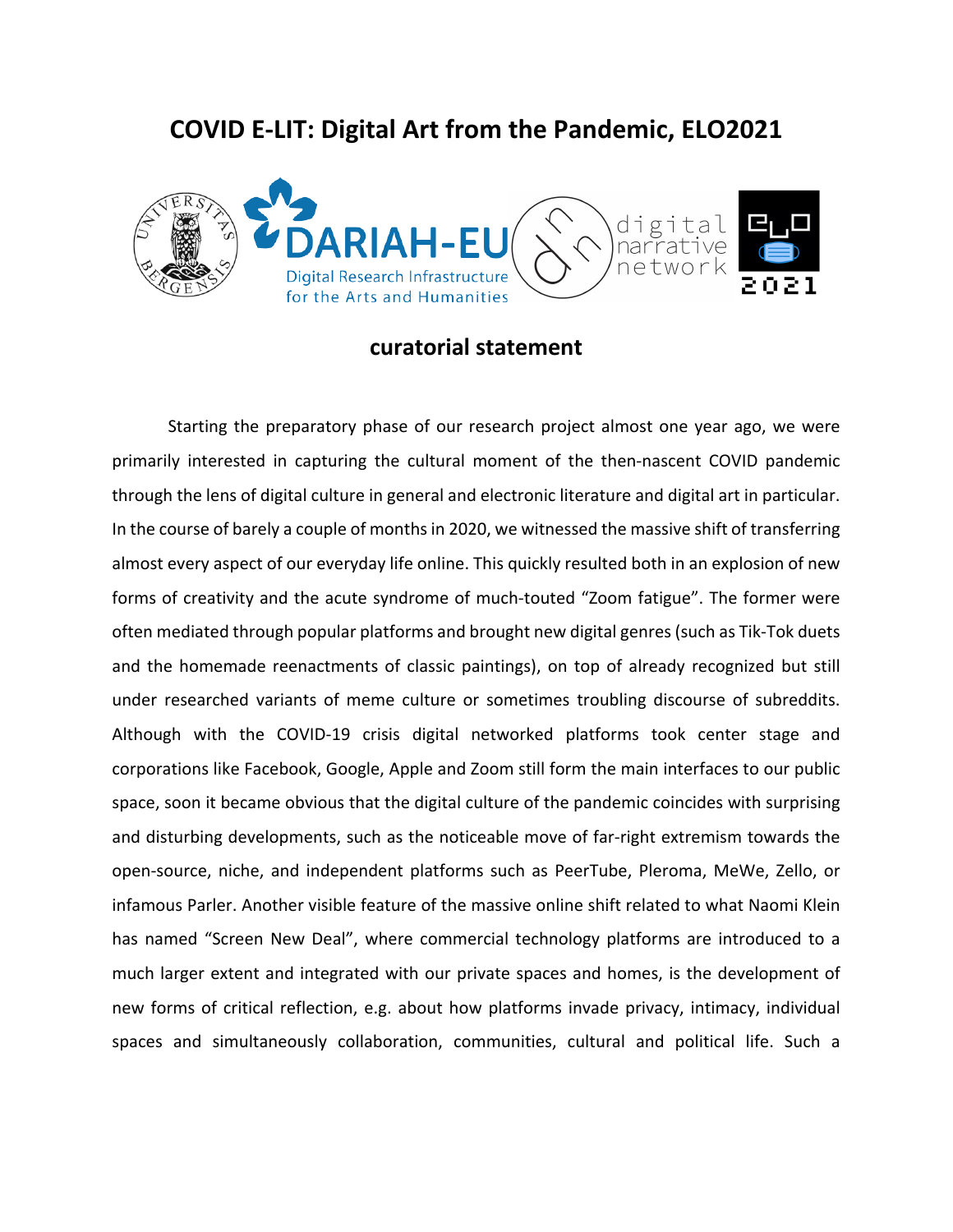reflection often takes the form of digital artwork, available for download and functioning as the browser plug-in or add-on.

Yet, it seems the pandemic not only created a distinctive crisis of its own, but also exacerbated the ones that have long been in the making. Underfunded and inefficient public healthcare and education systems were the first to undergo the shock of sudden failure. In light of the famous Stafford Beer's observation known as POSIWID (the purpose of the system is what it does), such failures became particularly illuminating and sobering to many who were prone to believe that the rich countries of the global North can maintain their global dominance and endless development at the expense of the environment and colonized "others", including those suffering along the lines of various oppressive ideologies and systems of domination: racial, gender, class, ideological, and economic. Achille Mbembe in his illuminating essay "The Universal Right to Breathe<sup>"1</sup> aptly remarks: "Before this virus, humanity was already threatened with suffocation" and warns that following the hitherto path will bring further destruction on an already unprecedented scale, where the economy of extraction based on and favoring fossil fuels is inevitably interlinked with our super-efficient and energy-hungry digital world. This is why we were also interested in how the pandemic digital art and e-literature tackled the wider crises of our contemporaneity: climate change, racial injustice, gender inequality and social inequality. Many works developed during this time are then reflective of public clashes and rebellion, e.g. in relation to Black Lives Matter, during a period in which dominant power structures are exposed and actively questioned. Furthermore, there are many works mourning the deceased, the sick, as well as the loss of human connections that were not long ago taken for granted.

On the other hand, since the outbreak of the pandemic, public libraries, theatres, museums, and cultural festivals have been closed to various degrees across many countries and much cultural life and many creative practices have moved online, along with their audiences. This alone posed significant challenges to the whole cultural sector, but was also seen as a chance to find new ways of communicating and new solutions to make cultural life more accessible to the various types of audiences. It seems, in the pandemic we have been collectively mourning

A. <sup>1</sup>Mbembe, The Universal Right to Breathe", trans. C. Shred, https://critinq.wordpress.com/2020/04/13/the-universal-right-to-breathe/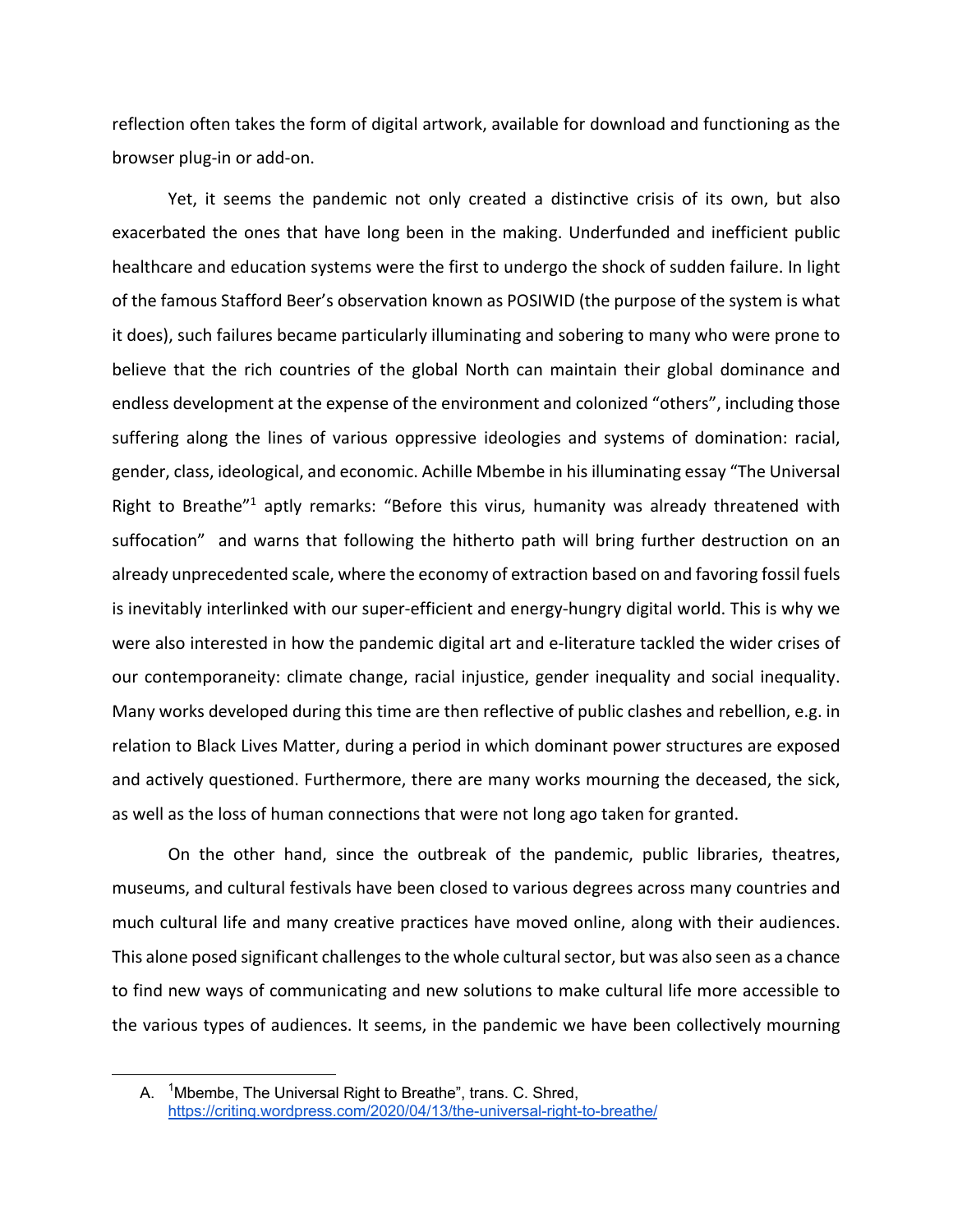the lost space of shared human presence and want to believe this loss is only temporary. This hope is being reflected in many artworks in the exhibition that confine with the near space, locality, nature, various constraints impacting embodiment practices, the home and homely. It has also manifested as a uniting thread running through the interviews we have conducted with many of the artists in the exhibition as an attempt at documenting our encounter with the artists and their work - embodied feelings and the treasured shared presence of our human body/minds around was discussed by each and every artist we talked to over Zoom in March 2021, working on a forthcoming documentary skillfully produced and videographed by Ashleigh Steele.

For many pandemic crisis has been experienced as both an intense, extended period relieved from FOMO, and as sheer boredom and utter restlessness. Most of us have experienced the intrusion of platforms like video conferencing into our very living rooms and bedrooms, which has led to the emergence of critical awareness but also to a way of getting used to being together across screens. In this sense, old distinctions between online and offline, the virtual and the physical and perhaps even art and reality have somewhat diffused themselves into new hybrids. And digital artists and elit authors reflect on analogue matters like bodies, homes, concrete environments and physical conflicts. Maybe we see traces of a new cultural moment, a sort of final goodbye to the false ideas of a weightless postmodernity, living in a mixture of digital media and reality that is no less real.

When this exhibition opens, we are more than a year into the pandemic experience. We have realized that the global is not elsewhere but directly interlinked with our infrastructures, travel, supply chains, contagion networks, etc. We are global, even when we are local and subject to lockdown and travel bans. The pandemic demonstrates that we are all connected, but it also points out that the conditions are still very different between rich and poorer countries, between countries on the same continents, neighborhoods in the same city or young and old citizens. We have been forced to live locally confined. In some cases this has been an enlightening and even spiritual experience, in other cases it has been a disaster. Our friends in dra.ft group in India are even now confronting a devastating surge in cases and deaths.

When we started discussing the Covid 19 and electronic literature, we reflected on the fact that, while there are many public memorials related to wars, there are very few related to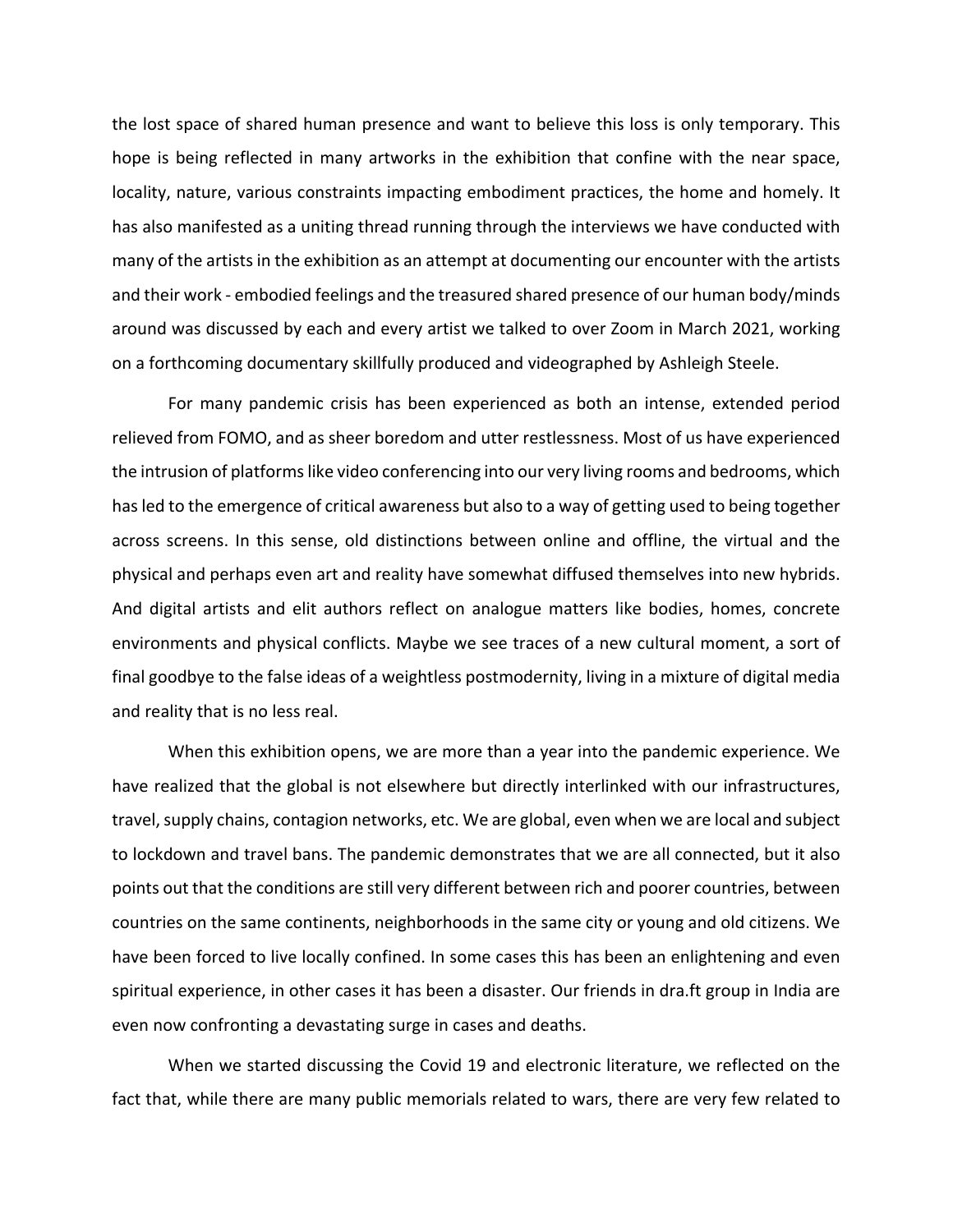epidemics and diseases. Apart from the horrible scenes we have seen from hospitals around the world, the everyday of the pandemic has for many of us mostly been visible through its lack of the normal, as closed down, deserted cities. There is something unrepresentable about a pandemic caused by an invisible virus. This exhibition portrays all this through art and electronic literature as, we hope, an already historical monument of life under the pandemic. We believe the exhibition demonstrates that the pandemic, besides all its horrors and cancellations, has also been a genuine moment for art and electronic literature.

--Anna Nacher, Søren Pold, and Scott Rettberg

May 1, 2021

#### **COVID E-LIT: Featured works**

#### Alex Saum | Room #3

This video performance work explores how corporate language relates to that other corpora that is the body. A supposedly private conversation between four replicas of the artist gives unto the realization that it, like millions of others, is being recorded, analyzed, and datamined by its platform-host, Zoom.

#### Jody Zellen | Ghost City Avenue-S

"Avenue S" is a new addition to Zellen's sprawling piece "Ghost City," active since 1998. It is an ongoing creation of net art pages containing fragmented images and texts that are a poetic meditation on isolation, nature, walking, politics, and protests during the pandemic. Wander from page to page by clicking on the red boxes; stumble across hidden links; and enjoy the piece's many surprises.

#### Claire Fitch | Ear for the Surge

A work about rage, designed to be heard. Found texts covering topics such as COVID-19, Black Lives Matter, online protest, and themes of renewal, uncertainty, and change are reworked into hexameter and put into sound and video -- spoken word, stitched together.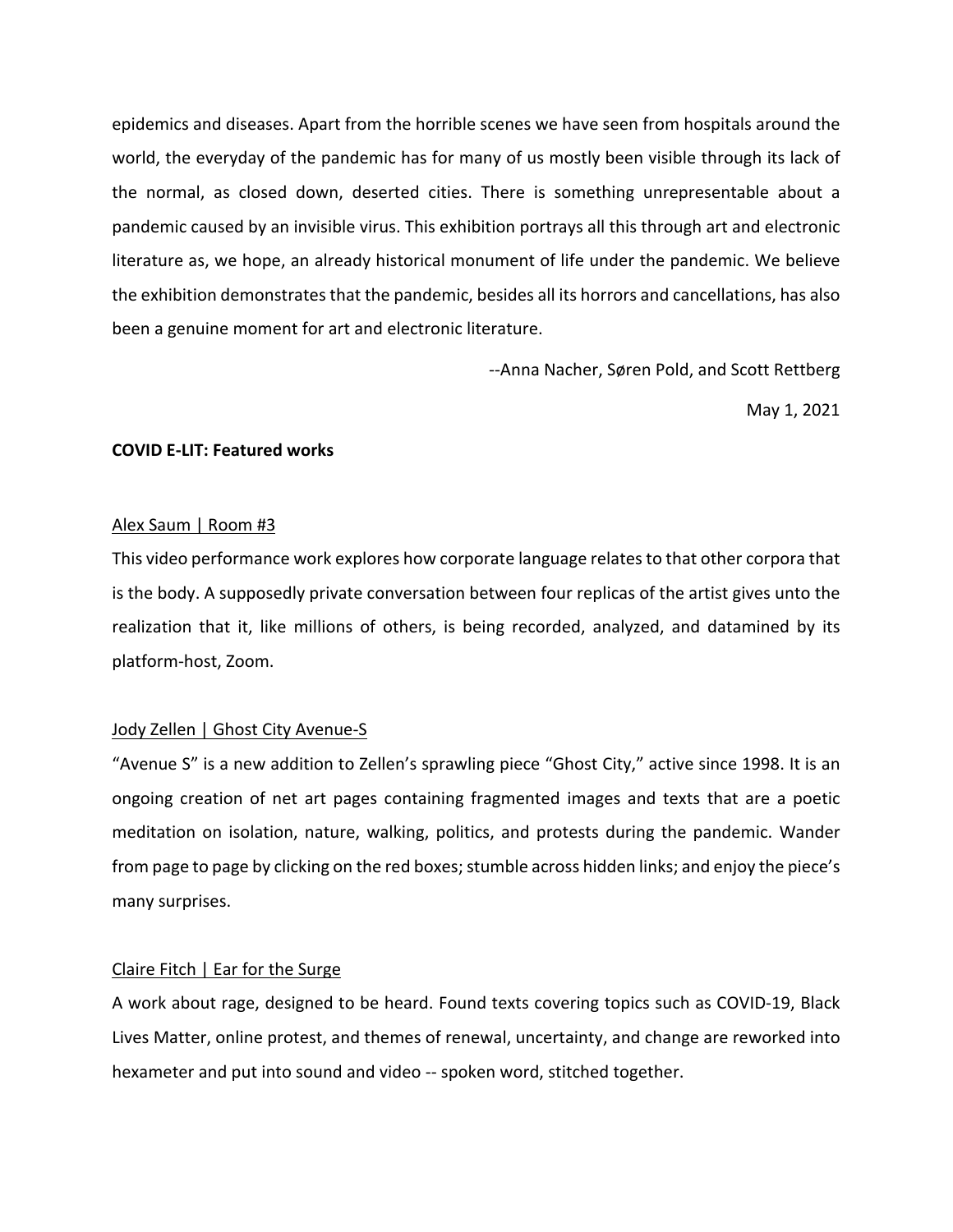## Lai-Tze Fan, Anne Sullivan, and Anastasia Salter | Masked Making: Uncovering Women's Craft Labor During COVID-19

An endless, interactive imagetext generates imaginary masks representing the lives and thoughts of the fictional people who have made them, centering both crafted object and crafter as ephemeral and disposable. The fictional crafters in this piece reflect public examples of real-life crafters in news articles and social media posts, representing the wealth of diversity, age groups, and communities that participate in collective mask making today.

#### Ben Grosser | The Endless Doomscroller

A lens on our software-enabled collective descent into despair. By distilling the news and social media sites down to their barest most generalized messages and interface conventions, "The Endless Doomscroller" shows us the mechanism that's behind our scroll-induced anxiety: interfaces -- and corporations -- that always want more.

## Kyle Booten, Angela Chang, Leonardo Flores, Judy Heflin, Milton Läufer, and Nick Montfort, eds. | Taper #5: Pent Up

Taper is an online literary journal for computational poetry and literary art published twice yearly by Bad Quarto. Amidst global "social distancing," the editorial collective issued an open call for works to reflect upon or chafe against our pandemic-induced confines. The editors sought inspirational pieces to make it easier to pass the time, reach out to others, or thrive while limited to only "virtual" society. In the phrase "Pent Up," pieces also evoked the (false) etymology of the number five (pentagons, pentameters).

## Sharon Daniel and Erik Loyer | EXPOSED

EXPOSED documents the spread of COVID-19 inside prisons, jails, and detention centers from the perspective of prisoners, detainees, and their families. Quotes, audio clips, and statistics collected from a comprehensive array of online publications and broadcasts are assembled into an interactive timeline that, on each day, offers abundant testimony to the risk, trauma, and extreme isolation that prisoners experience under coronavirus quarantine.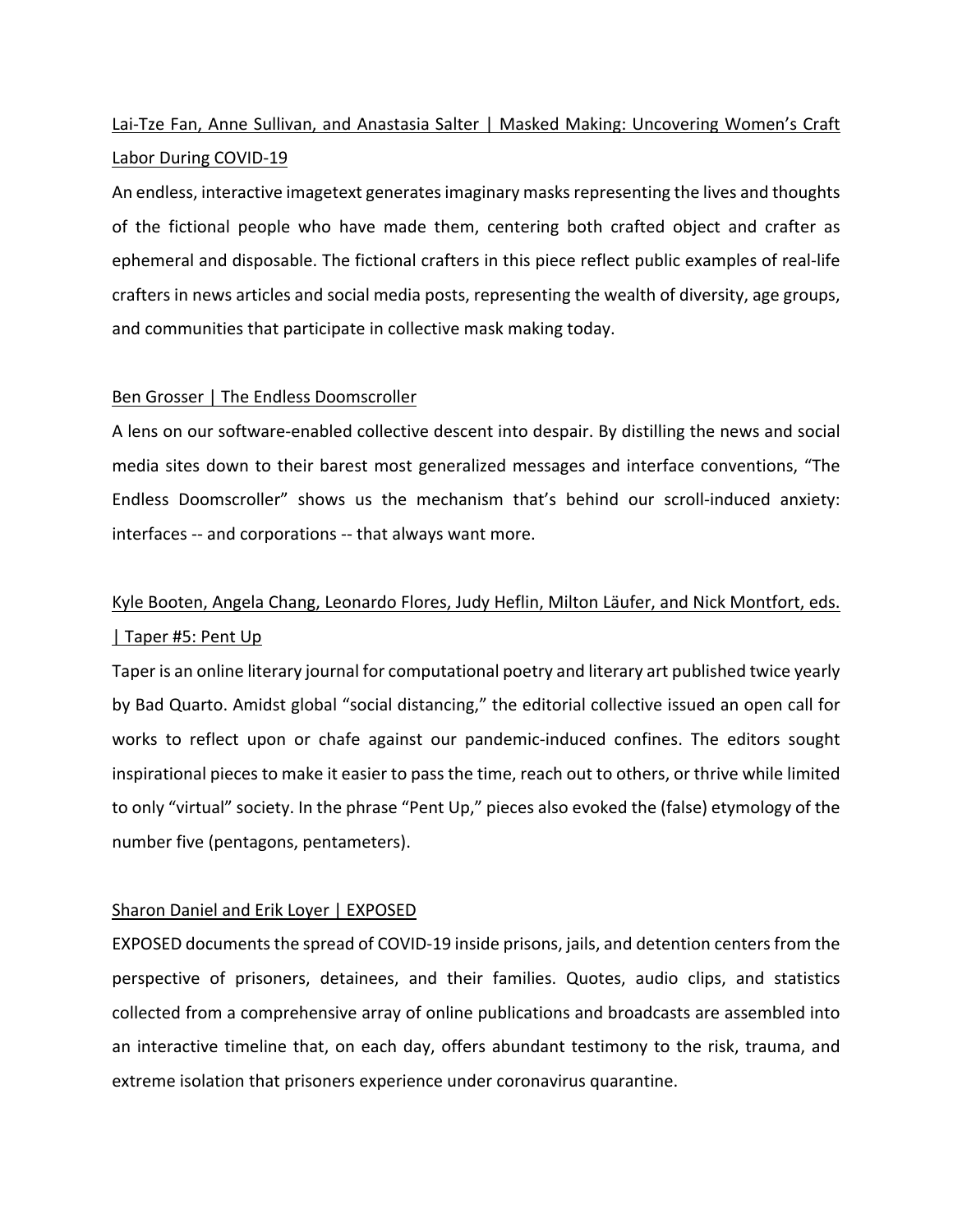#### Mark Sample | Content Moderator Sim

Play as a subcontractor whose job is to keep your social media platform safe and respectable. The game tasks you with either approving or removing social media posts that users have flagged and critiques the role social media platforms have played in contributing to disinformation, conspiracy theories, and intolerance since the beginning of the pandemic.

#### The Marino Family | Coronation: A Webcomic

Coronation documents the Marino family's experience of the pandemic. Since lockdown began in downtown Los Angeles over a year ago, they've published one comic per day, five days a week, using a combination of digital filters, graphics applications, photographs from family albums, screenshots, downloads from web-based news sources, and hand-drawn images.

#### Xtine Burrough | I Got Up 2020, Pandemic Edition

Made during the pandemic, these daily vignettes interpret 'getting up' as unusually labor intensive -- creative on the best days and merely possible on the worst. We see Burrough confined to her house while enacting the roles of mother, artist, housekeeper, and teacher. This series is inspired by On Kawara's 1968 - 1979 ritual of sending postcards stamped with the time he 'got up' to two friends each day.

## Annie Abrahams | Pandemic Encounter

Breathing is usually an unconscious process shared by all persons, but during the pandemic, it has become a common source of anxiety. This audio track exteriorizes the raw, raspy discomfort of our new reality. It mixes the artist's respiration; computer-generated, distorted heartbeats; and a sound piece called "Silences" by Frans van Lent, which captures the silences of twenty artists from all around the world.

## Bilal Mohamed | Lost Inside: A Digital Inquiry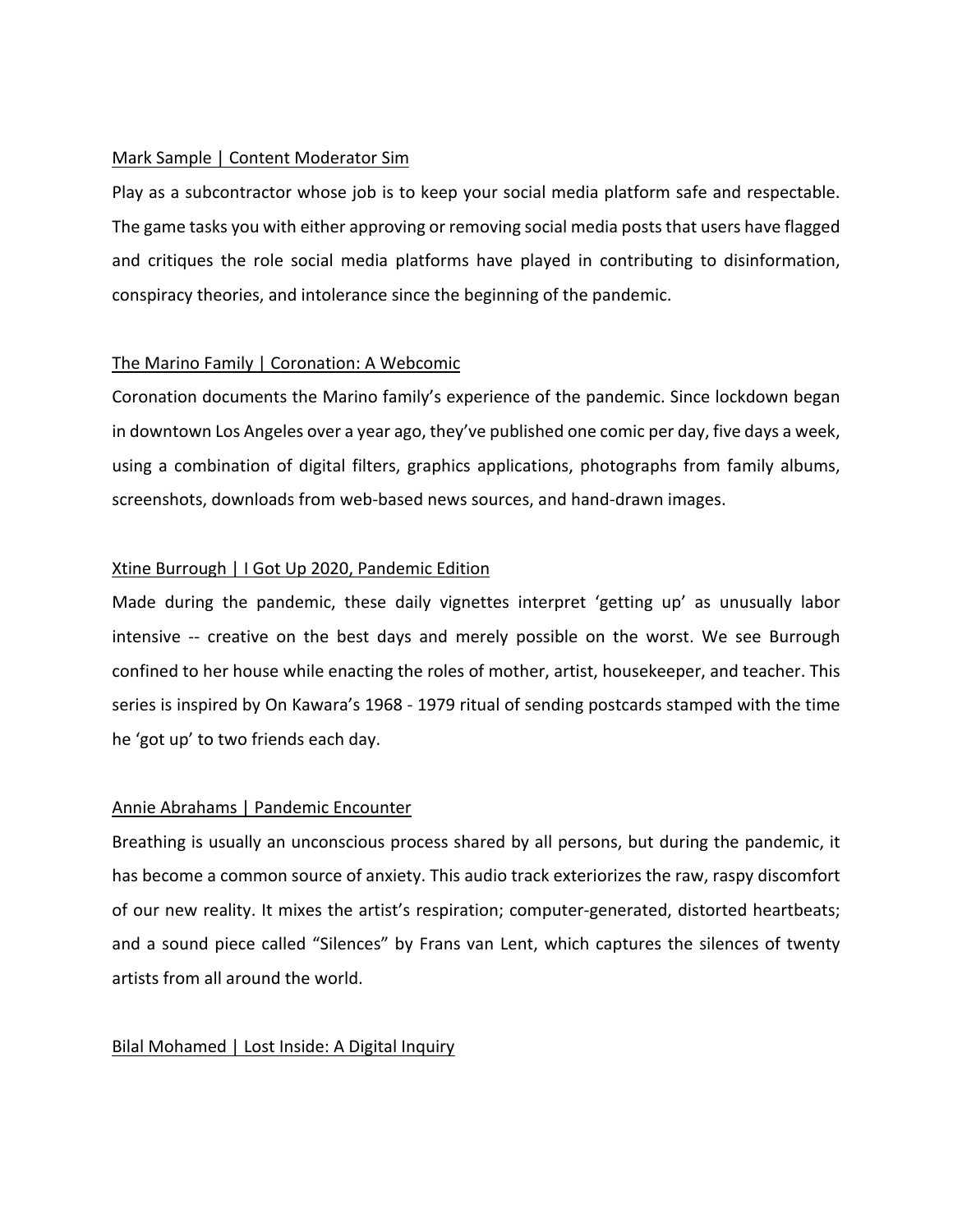A COVID-era digital journal inspired by J.R Carpenter's "Entre Ville" comprised of hypertext, intimate entries, and personal and visual perspectives highlighting a state of stasis brought on by the quietude and uncertainty of the outer world. The purpose of this work is to create an intimate space for rumination on the experience of life under quarantine and a pandemic.

## Amaranth Borsuk | Curt Curtal Sonnet Corona

At the start of the COVID-19 pandemic, Nick Montfort published "Sonnet Corona," a tiny program that can generate a crown of 3^14 or 4,782,969 potential sonnets. Its 14 monometer lines evoke the enclosure and uncertainty of the early lockdown. "Curt Curtal Sonnet Corona" utilizes Montfort's code to generate 4^11 or 4,194,304 curtal, 11-line sonnets with 4 variables per line.

## Lissa Holloway-Attaway and Jamie Fawcus | PATTER(n)INGS: Apt. 3B

An interactive audio experience that moves between deep materiality and immaterial illusion, all reconstructed by a single eavesdropper-user, also ideally in semi-isolation. It explores themes of intimacy, proximity, disruption, and mediation during a pandemic lockdown through audio-only documentation of suspended being(s) inside the many rooms of Apt. 3B (wherever that is).

## Giulia Carla Rossi | The British Library Simulator

A short browser-based game first published in June 2020 while the Library buildings were closed, giving visitors a chance to learn interesting facts about its physical location and about the Library as a whole. At the time, it kept the public abreast of services the Library continued to provide even during lockdown, highlighting ongoing projects and digital content that could still be accessed from home.

## Diogo Marques, João Santa Cruz, and Daniela Reis | RE\VERSE: an elegiac e-poem

Following a random plus (pre-)combinatorial logic, 40 textual verses and 40 pictorial fragments intertwine in order to provoke a self-reflexive reading of the verse(s) and reverse(s) characterizing the experience of confinement. Combined, image and text (un)veil a dialogic path that, although necessarily entropic, is made of continuous renewal.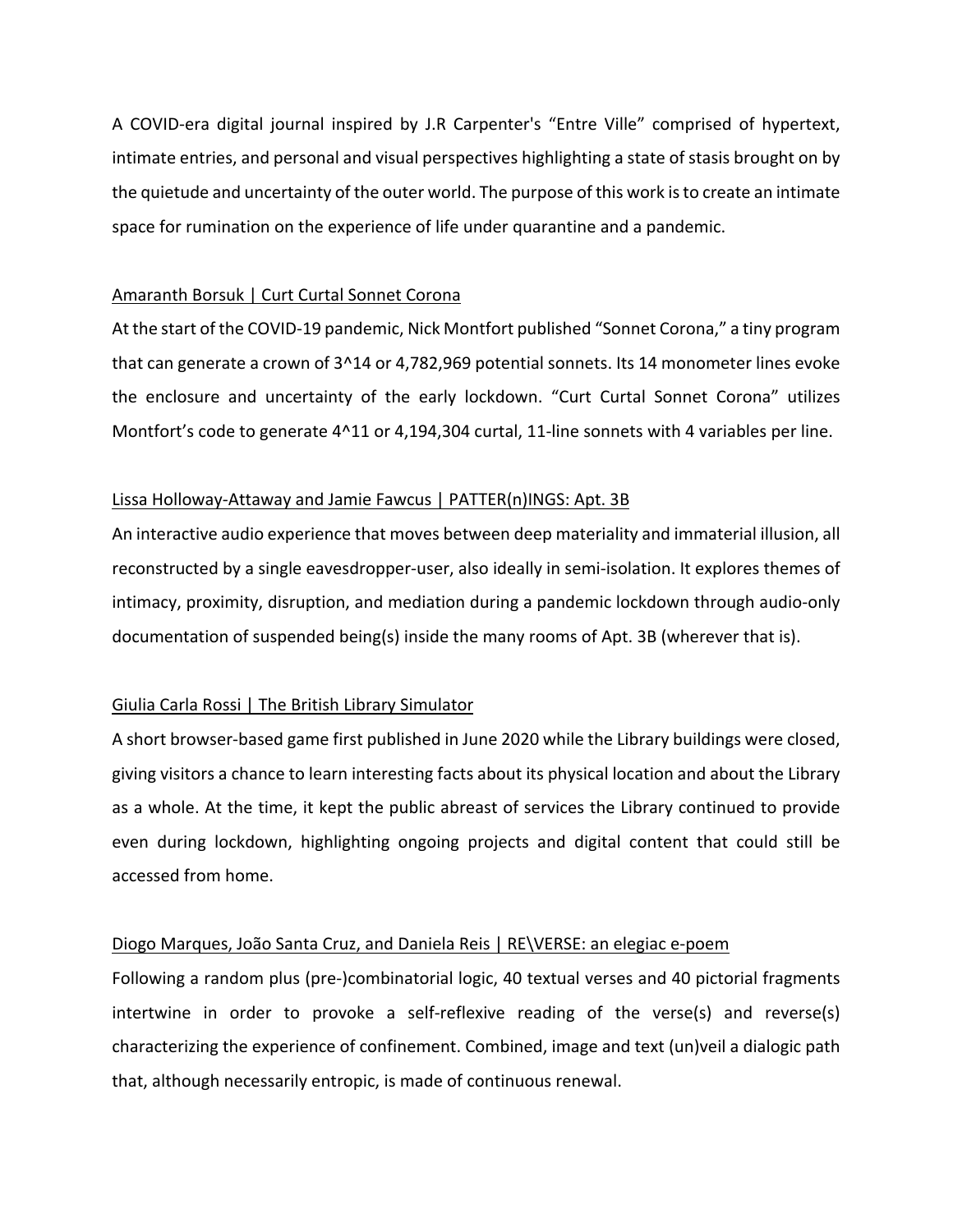## Piotr Marecki, Kamil Gorgh Trzaska, Krzysztof Kaz, and Michał Caruso | Polska przydrożna / Roadside Poland

An anti-racer designed for the 8-bit Atari, immersed in demoscene aesthetics and the general climate of retro games. Roadside Poland references the book Polska przydrożna by Marecki, where the protagonist wriggles around small towns in the Polish countryside instead of straightforwardly traveling. The demo itself is devoid of elements characteristic of racers (car, speed, movement, attractive landscapes), testifying to the pandemic time in which it was made.

#### René Bauer and Beat Suter | ToniZ

ToniZ.ch is the digital twin of Toni Areal, the building that houses the Zurich University of the Arts. After the March 2020 lockdown, the building was completely shut off for several months. ToniZ.ch tries to (ironically, symbolically) reclaim some of it for students and teachers. Bachelor and Master graduation ceremonies were held in it, with all students and teachers present and able to interact with each other.

#### Judy Malloy | merged with the screen for days

In "merged with the screen for days," computer-generated stanzas move across a four-array structure and play together unpredictably, permitting multiple views if the reader generates several versions. It simulates the computer-mediated environments that dominated our lives in 2020. The history of generative poetry is referenced in the background by Jonathan Swift's Lagado Engine from Gulliver's Travels.

## Patrick Lichty | Confinement Spaces: Isolation. and Loss in the Pandemic

An existential visual narrative of living in the United Arab Emirates under lockdown from March - August 2020, created using scans of the local landscape taken with an iPhone and 3D scanning software. The work features a series of twelve interactive spaces rendered as pastiches of the eighty-two scanned spaces made during the first half-year of the pandemic, resulting in a glitched, dream-like experience.